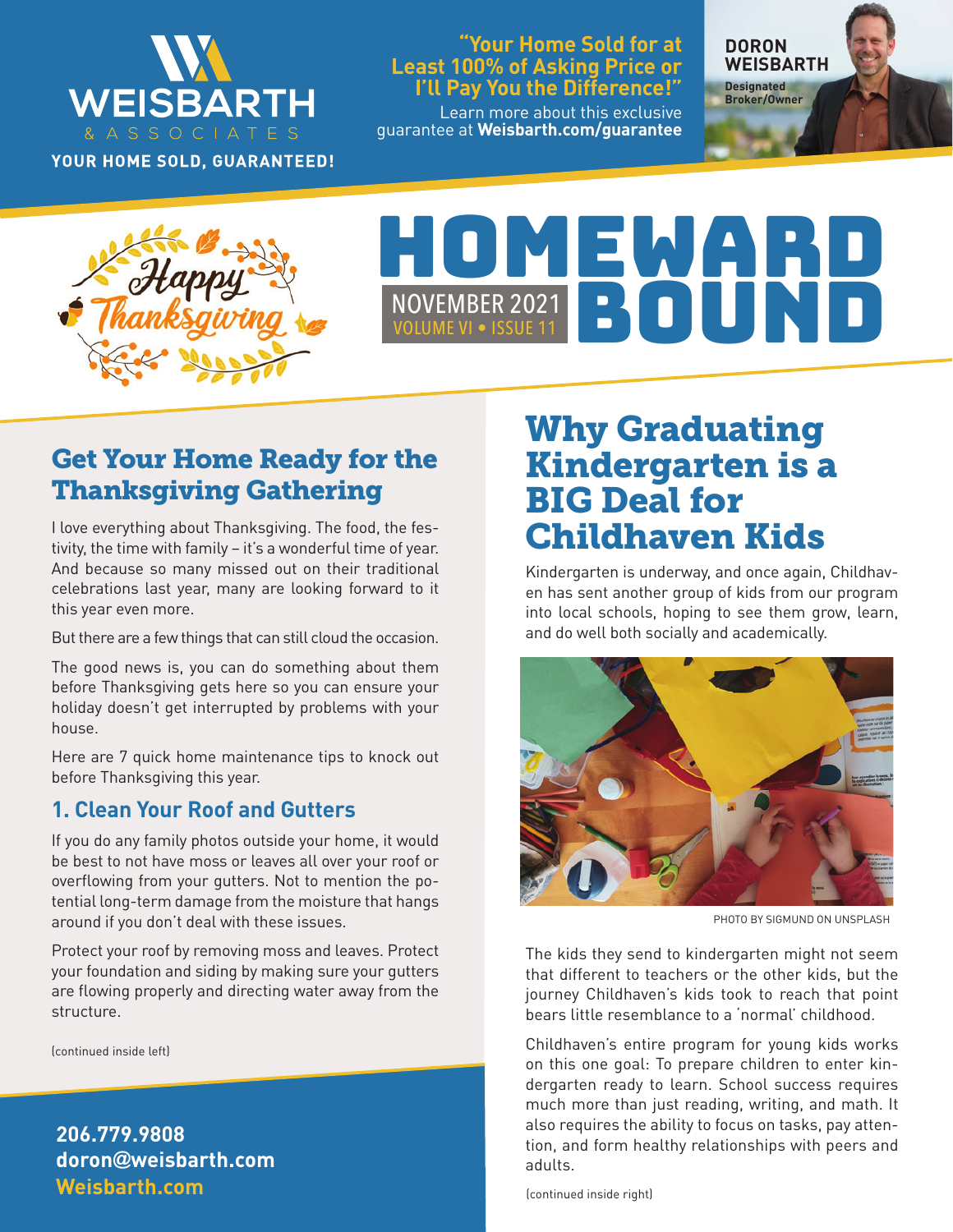# Get Your Home Ready for the Thanksgiving Gathering [continued from front]

## **2. Rake the Leaves**

Just like the leaves and moss on the roof, if you have piles of leaves and debris all over your yard, you'll be making pests and microscopic creepies like mold and bacteria very happy. But that won't do your yard any favors. Plus, leaf piles make great homes for weed seeds to hunker down for the winter.

If you clear your yard before your relatives arrive, kids and pets will have a clean place to play outside. You'll also make a good first impression on relatives who haven't seen your place in a while. And again, those family photos will look great.

#### **3. Prune the Trees**

Protect your siding and roof by clipping branches that are rubbing against it or dripping water all over it. This is the best time of year to do that, while plants aren't growing as much heading into winter.

### **4. Clean Your Furnace & Ducts**

Anyone visiting for the holidays will look forward to a nice cozy home. But if your furnace has to work too hard to heat up your house, you'll be wasting energy needlessly. And a new furnace filter and clean ducts will improve the indoor air quality too.

### **5. Tend Your Fireplace**

If you have a wood-burning fireplace, get your chimney inspected and possibly cleaned. Waiting too long to do this actually increase the risk of a fire. If you have a gas fireplace, regular cleanings help prevent problems from developing and extend the life of the components.

Plus, if you haven't used the gas fireplace since last winter, you want to make sure it's working properly – before all the relatives arrive.



PHOTO BY RUSLAN SHCHEGOLIKHIN ON UNSPLASH

# **6. Change Batteries**

Make sure your visiting relatives will be safe in your home. Change the batteries in your smoke alarms and carbon monoxide detectors.

# **7. Seal Cracks and Stay Warmer**

Lastly, you don't want visiting relatives to start asking if anyone else "feels a draft." If your windows and doors have any cracks around the edges letting cold air in, you can bet someone will mention it. Plus, it makes your furnace work harder, wasting energy.

How to find out if you have a drafty doors and windows?

Light a candle or incense and hold it near each window and door. If the smoke blows in a certain direction, or if the flame flickers, you will know air is coming in from somewhere. This will work even better if you try it on the next windy day.

# Your business and referrals help the kids at Childhaven

Through all of COVID-19 the Childhaven staff continues to care for every child, delivering counseling, developmental therapy, wrap-around supports, home learning, meals, family meetings, and much more.

Every referral you send our way helps the kids at Childhaven, because we donate a substantial portion of our income from every home sale to this amazing organization. If you know anyone considering buying or selling, you have three options:

- **1.** Send an email with your referral's name, phone and email to **refer@weisbarth.com**
- **2.** Call me direct or pass on my number **206.779.9808**
- **3.** Go to our website at **Weisbarth.com/referrals**

Our donations to date for Childhaven!

A portion of every sale from Weisbarth & Associates is given to Childhaven and in the past 5 years we have donated **2018 2020 2022 2016** 100K  $\frac{1}{150k}$ 200K 300K 50K

**DORON WEISBARTH** Designated Broker/ Owner **206.779.9808 Doron@weisbarth.com** over **\$225,000** to Childhaven.

**Weisbarth.com Like and follow us on:** 

 $\Box$ [o] **WEISBARTH** & A S S O C I A T E S<br>YOUR HOME SOLD, GUARANTEED!

**Weisbarth.com 206.779.9808 doron@weisbarth.com**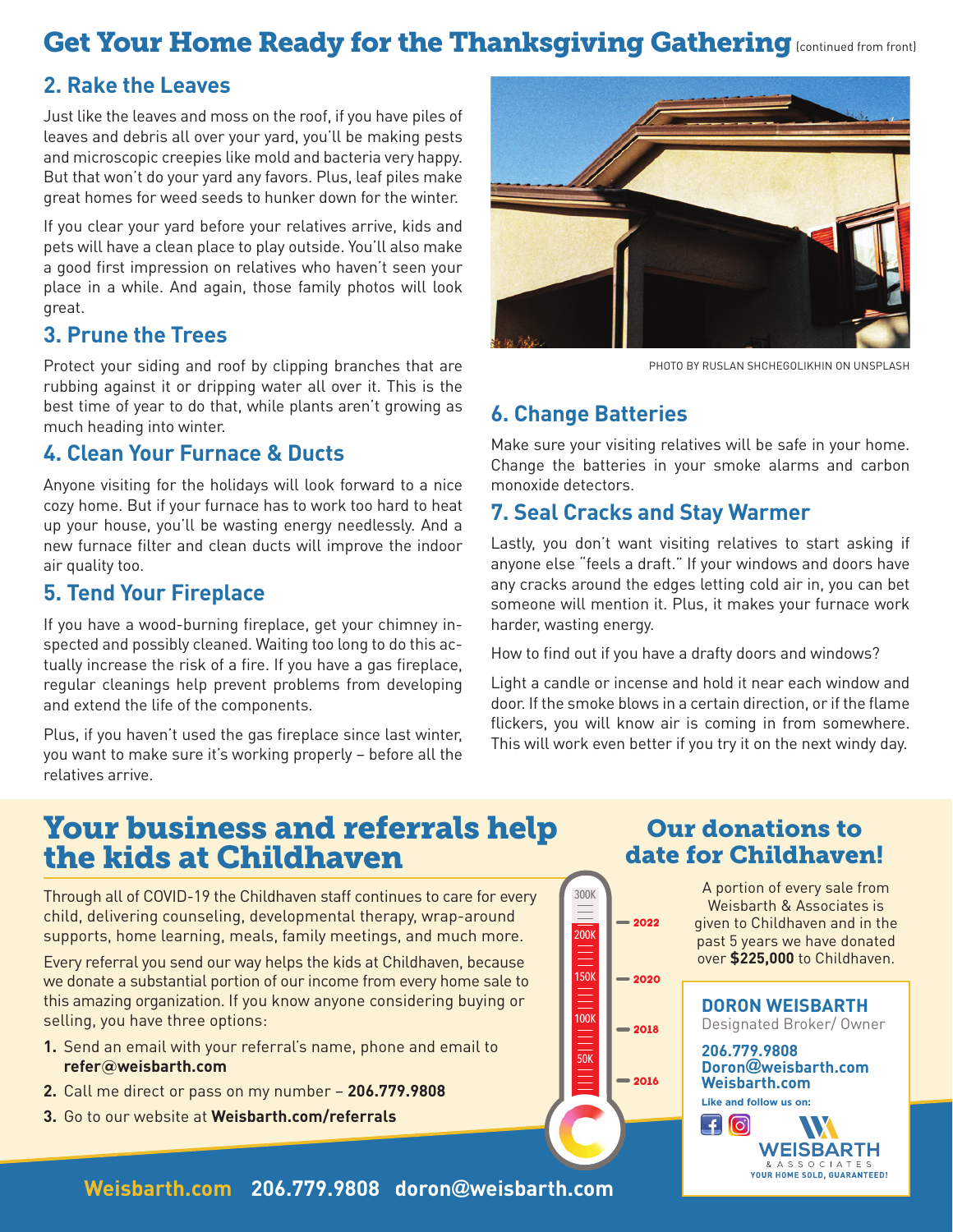# How Long Can Home Sales Keep Going Up?

(continued from back)

In fact, housing inventory has been below a one-month supply since July 2020.

As this graph shows, prices in Seattle have risen 68.8% in the last five years – well above the national increase.



So how long can this last? It's hard to say, really. With persistent high demand and low supply, it's hard to see what is going to slow price increases down in our area.

If you want to sell, or if you know someone who does, right now in this market you can expect to sell fast, and sell for top dollar. Please refer anyone you know to us, and tell them about our Seller Guarantee – that we will sell their house for at least the asking price, or we will pay them the difference.

# Why Graduating Kindergarten is a BIG Deal for Childhaven Kids

(continued from front)

School readiness is one of the root issues facing our community, and that's why it's at the core of their work. The 'endgame' of Childhaven is the beginning of kindergarten. When most other kids are just getting started, the Childhaven kids have already accomplished so much, and overcome many challenges that stood in their way, often from the day they were born.

Only kids who feel safe and cared for will develop the behavioral, social, and emotional capabilities to enter school ready to learn. That's the only way to help abused, at-risk, and neglected kids form healthy relationships and have a good chance to do well in school.

Childhaven has a measurable outcome they seek for all their kids. And that is:

#### **Children will develop and/or strengthen their coping abilities.** This means three things:

- 1) They can positively engage with others
- 2) They exhibit increased emotional stability
- 3) They show no acting-out behaviors

Childhaven seeks a 100% success rate for the kids in their Therapeutic Child Care program on this metric by the time they are able to exit it at age 3. And some years, they achieve that level of complete success.

When the kids from their program graduate kindergarten, it IS a moment of great celebration for the Childhaven staff, because they know how far each child had to go to reach that moment.

We support Childhaven and donate a portion of the proceeds from every home we sell, because we want to see all children enter kindergarten ready to learn and form healthy relationships – regardless of what has happened in their lives before.







Doron Weisbarth Michelle Shafagh





Chris Masseth Debbie Sipes







Blake Cisneros **Dominic Wood** Steve Thompson Laura Villar

The 2021 Weisbarth Team

> **We're looking for a few good people to join our team. Know any top candidates? Call me at 206-779-9808.**

**DORON** 

**WEISBARTH Designated Broker/Owner**

# **"Your Home Sold for at Least 100% of Asking Price or I'll Pay You the Difference!"**

Learn more about this exclusive guarantee at **Weisbarth.com/guarantee**